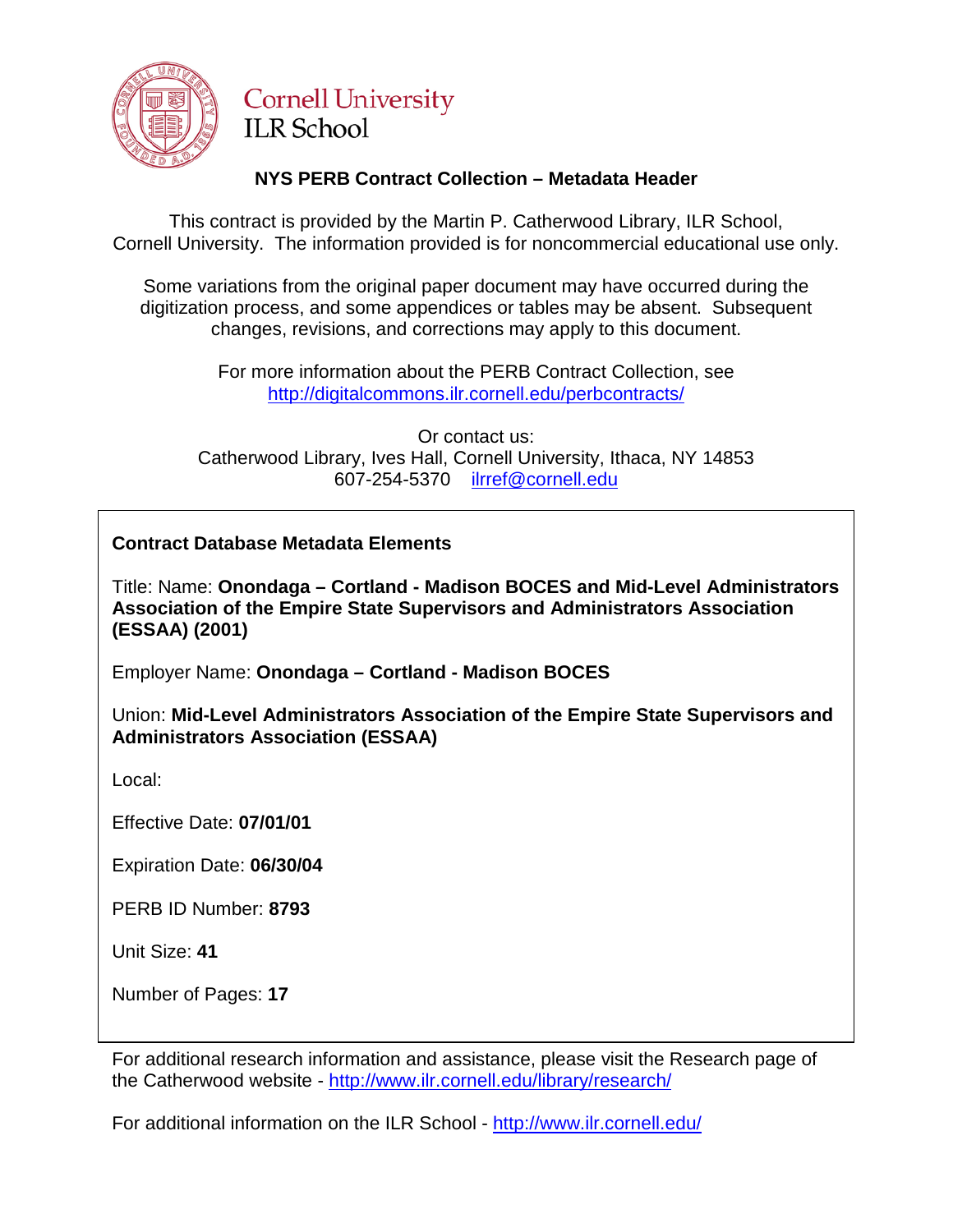## **8793 06302004**

Onondaga-Cortland-Madison Boces And Oem Mid-Level Administrators Assn

. - - -



## AGREEMENT

### BY AND BETWEEN

### ONONDAGA CORTLAND MADISON BOCES

### and the

## MID-LEVEL ADMINISTRATORS ASSOCIATION - OCM BOCES EMPIRE STATE SUPERVISORS AND ADMINISTRATORS ASSOCIATION

2001-2002 2002-2003 2003-2004

fNSPI6!!UC £MPLOYMErlT naATlO~1S *p~W'* R *Vi*C n: <sup>~</sup> '-, ,

JUN 0 6 2002

CONCRIAII.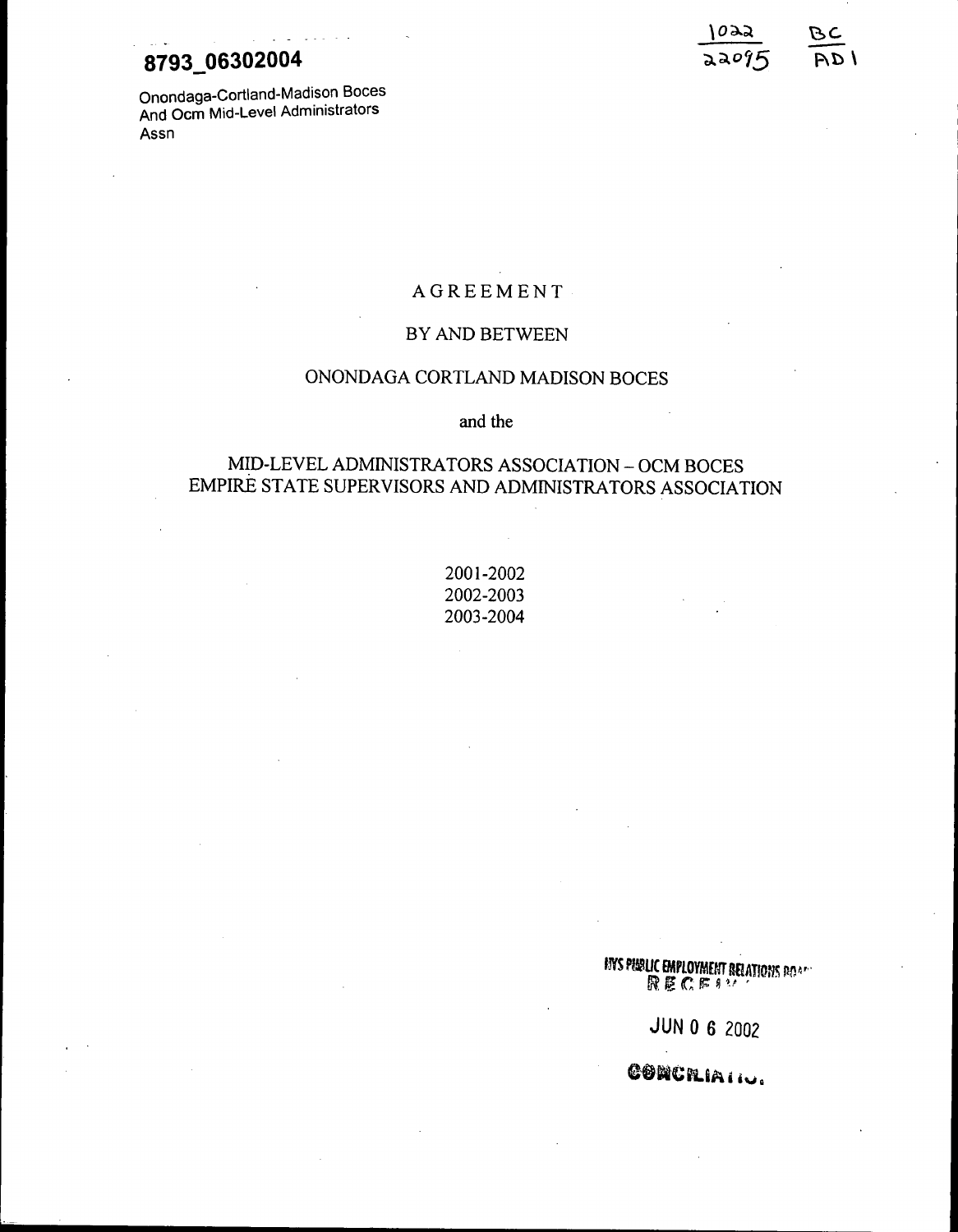## TABLE OF CONTENTS

| Article                 | JLE VE CONTENTS<br>Page |
|-------------------------|-------------------------|
| $\mathbf{1}$            |                         |
| $\overline{2}$          |                         |
| 3                       |                         |
| $\overline{\mathbf{4}}$ |                         |
| 5                       |                         |
| 6                       |                         |
| 7                       |                         |
| 8                       |                         |
| 9                       |                         |
| 10                      |                         |
| 11                      |                         |
| 12                      |                         |
| 13                      |                         |
| 14                      |                         |
| 15                      |                         |
| 16                      |                         |
| 17                      |                         |
| 18                      |                         |
| 19                      |                         |
| 20                      |                         |
| 21                      |                         |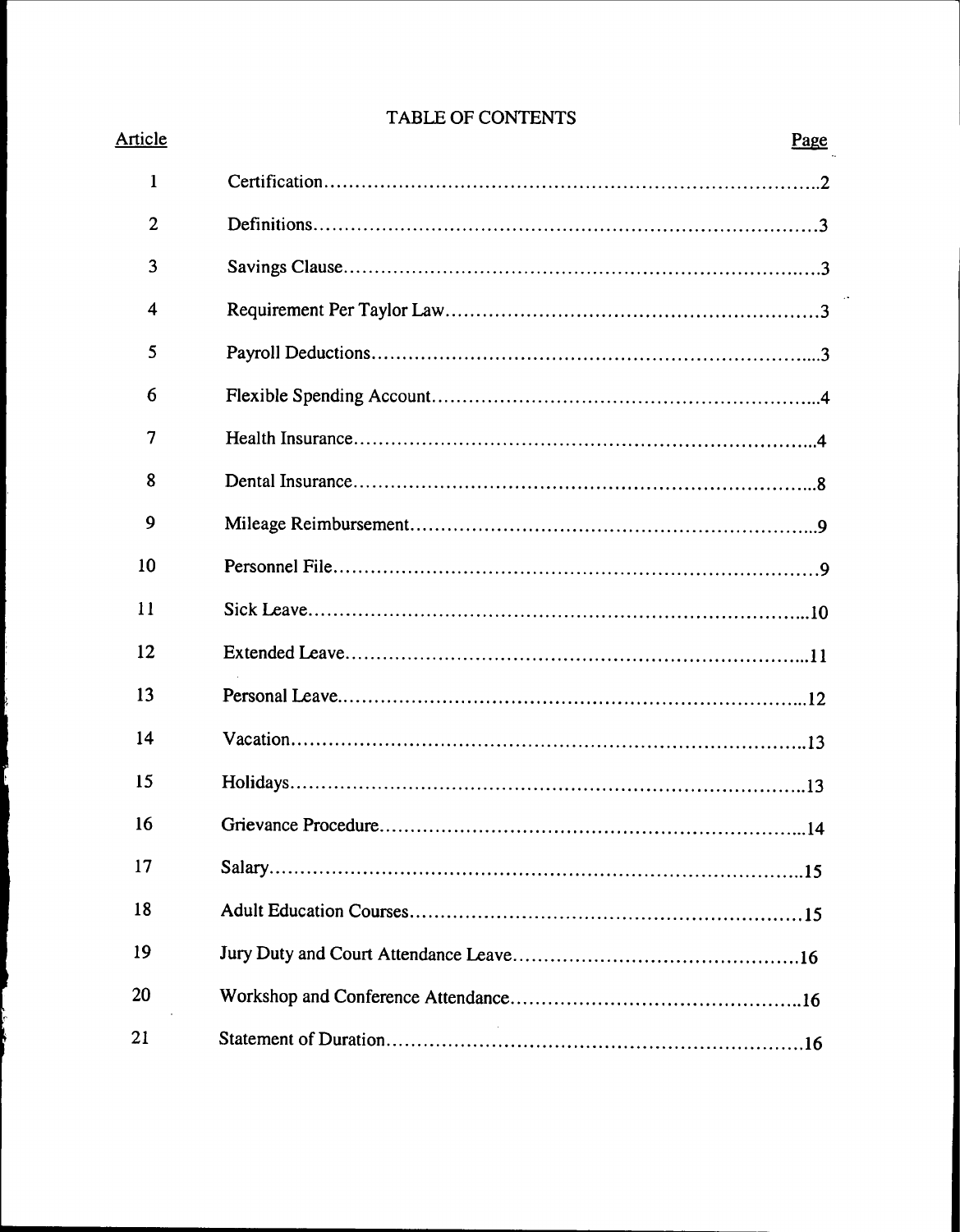## PREAMBLE

THIS CONTRACT entered into as of the first day of July, 2001, by and between ONONDAGA - CORTLAND - MADISON BOARD OF COOPERATIVE EDUCATIONAL SERVICES, (hereinafter referred to as "OCM BOCES") and MID-LEVEL ADMINISTRATORS' ASSOCIATION OF THE EMPIRE STATE SUPERVISORS AND ADMINISTRATORS ASSOCIA TION (hereinafter referred to as "ESSAA").

## ARTICLE 1

## **CERTIFICATION**

- 1.1 The Director of Public Employment Practices and Representation certified ESSAA as the exclusive negotiating representative for the following unit:
	- 1.1.1 Included: All regularly employed full time employees requiring certification by the New York State Civil Service Commission or the New York State Education Department, inclusive of Assistant Director (Workforce Preparation and Continuing Education), Assistant Director (Adult, Continuing and Community Education - Cortland Area) Assistant Director (School Quality Services) Coordinators/Secondary Programs, Coordinator/Comprehensive School Health & Wellness, Coordinator/Midstate Regional Title I Center, Coordinator/Math, Science & Technology, Program Coordinator/Employment and Training (Adult Continuing Education Programs) (Adult Full-Time Short Term Training Programs), Coordinator/Outdoor Education, Coordinator/Assessment & Placement Services, Curriculum Coordinator, Program Coordinator/Drug & Alcohol Abuse Commission, Coordinator/SETRC, Coordinator/Health Occupations, Coordinator/Educational Programs, Coordinator/Aesthetic Education, Principal/Occupational Education, Assistant Principal/Occupational Education, Principal/Alternative Education, Assistant Principal/Alternative Education, Principal/Assistant Principal, Secondary Programs, Supervisor/Special Education, Supervisor/Special Programs, Project Manager/BETAC, Project Manager/Instructional Technology Services, Manager/Systems & Programming, Project Manager/Part 200, Manager of Operations, Project Manager Financial Services, Executive Director-CNY Staff Development Consortium, Coordinator/School Library System, Coordinator/lDEA/VESID RSSC, Manager of Technical Support, Project Manager/Telecommunication Services, Staff Development Specialists and School Information Officer.
- 1.2 The following positions were excluded by PERB from the Administrative Bargaining Unit:
	- 1.2.1 Excluded: District Superintendent, Assistant Superintendents, Directors, Assistant Director (Regional Computer Center), Assistant Director (Adult Education Workforce Education and Business and Industry Training), Manager of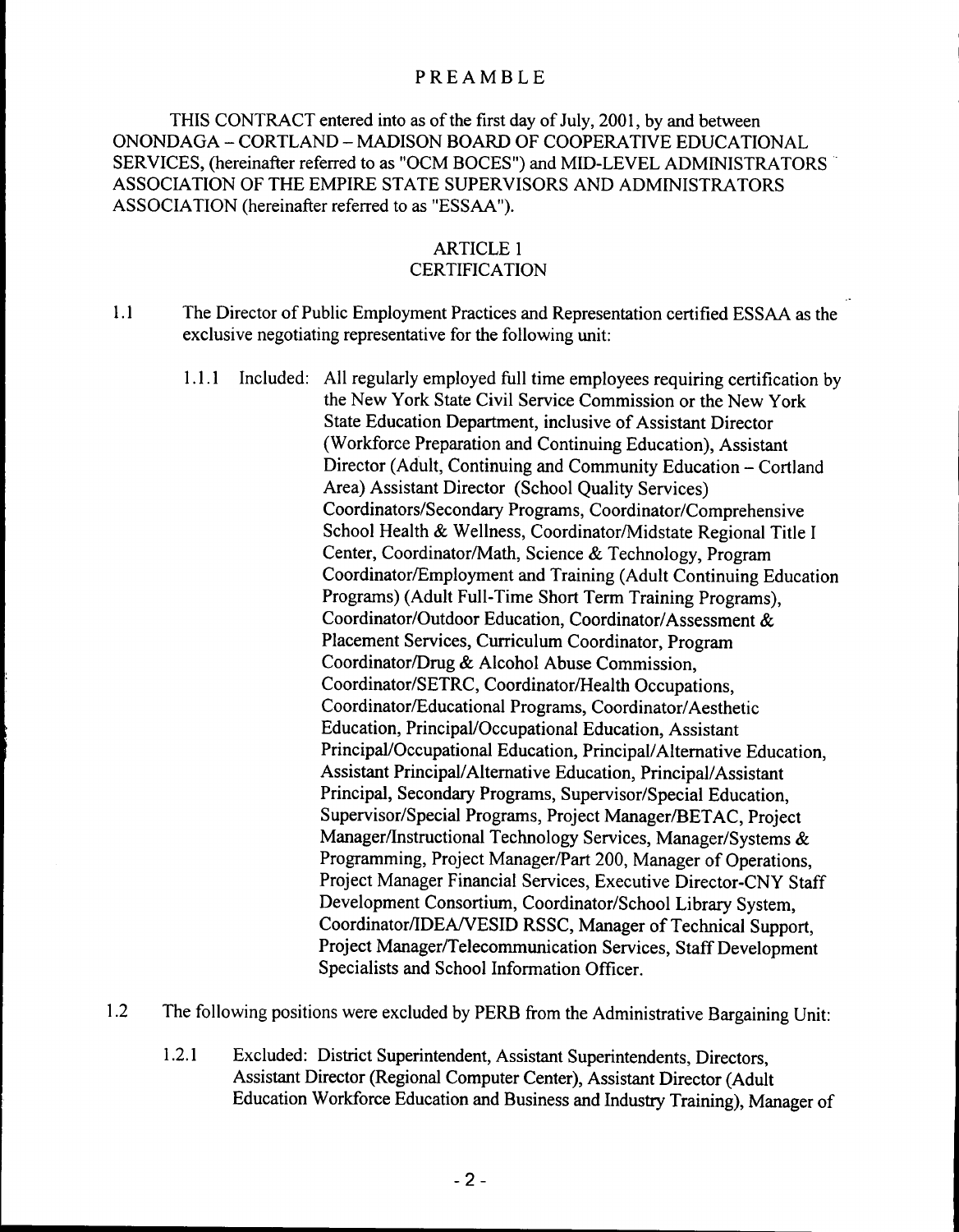Business Services, Supervisor/Special Education, Supervisor/Employee Assistance Program, all casual, temporary, and substitute employees. Also excluded are all other employees not specifically referred to in the aboveidentified INCLUDED category.

### ARTICLE 2 DEFINITIONS

2.1 Administrators and Supervisors serving in the job titles listed in the "included" sections of Article 1 will hereinafter be referred to as the "unit members. "

## ARTICLE 3

## SAVINGS CLAUSE

3.1 If any provision in this Agreement is or shall at any time be judged contrary to law in a court of competent jurisdiction, then such provision shall not be applicable or performed or enforced or subject to the grievance procedure, except to the extent permitted by law. However, all other provisions of this Agreement will continue in effect.

## ARTICLE 4 REQUIREMENT PER TAYLOR LAW

4.1 IT IS AGREED BY AND BETWEEN THE PARTIES THAT ANY PROVISION OF THIS AGREEMENT REQUIRING LEGISLATIVE ACTION TO PERMIT ITS IMPLEMENTATION BY AMENDMENT OF LAW OR BY PROVIDING THE ADDITIONAL FUNDS THERFORE, SHALL NOT BECOME EFFECTIVE UNTIL THE APPROPRIATE LEGISLATIVE BODY HAS GIVEN APPROVAL.

## ARTICLE 5 PAYROLL DEDUCTIONS

- 5.1. OCM BOCES shall make the following deductions from the salaries of unit members who provide written authorization for same: health and dental insurance premiums, United Way contributions, credit union accounts, a tax deferred (IRS 403-b) program designated by the unit member, and United States Savings bonds.
- 5.2 Unit members who authorize OCM BOCES to make deductions for unit dues shall have such deductions taken from paychecks commencing in September of each year. The unit shall notify OCM BOCES of the amounts to be deducted.
- 5.3 The OCM BOCES will provide for direct deposit of paychecks for unit members.
- 5.4 An employee may withdraw authorization for contributions outlined above at any time by written notice to the OCM BOCES personnel office at least fifteen (15) days prior to the affected payroll date.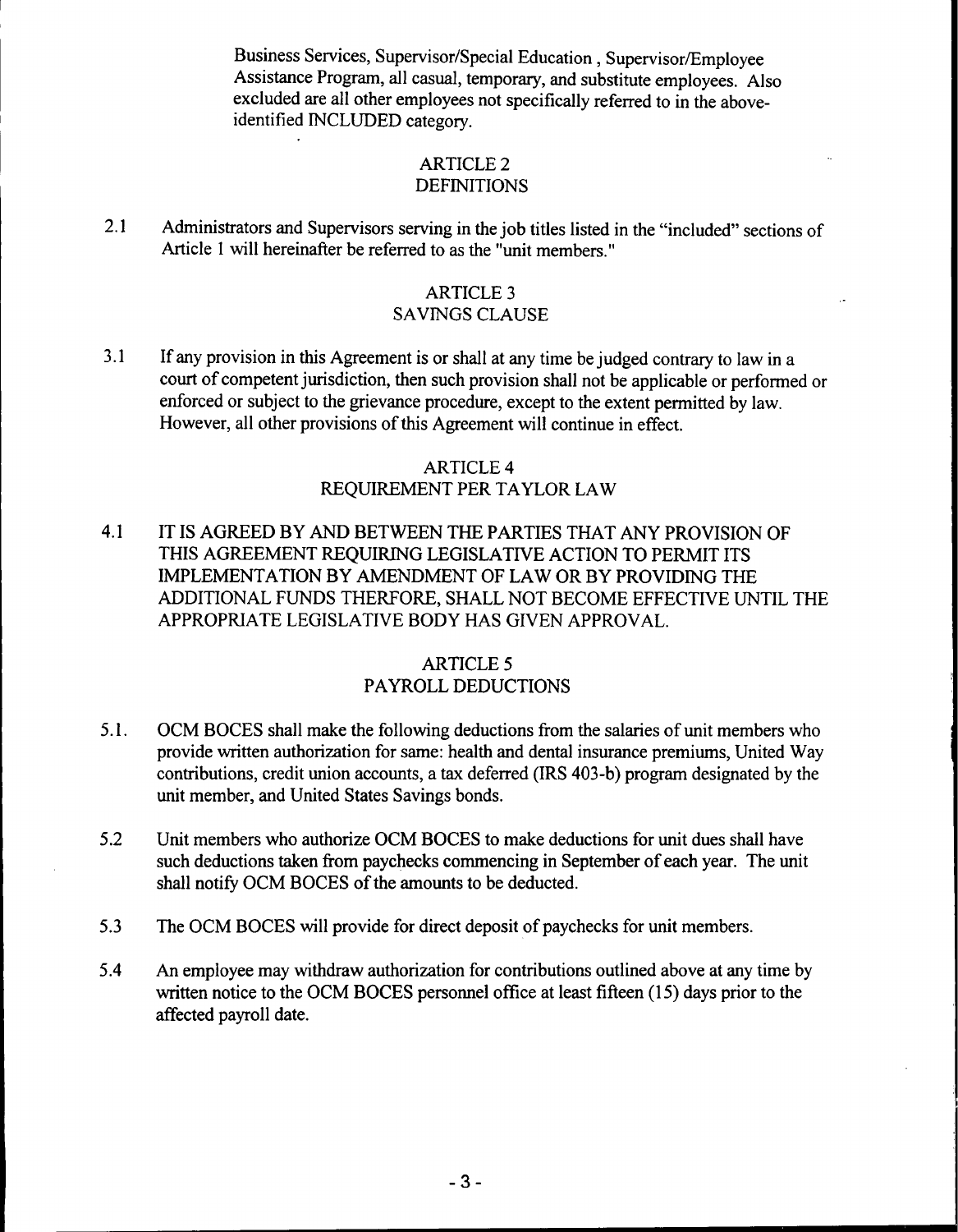## ARTICLE 6 FLEXIBLE SPENDING ACCOUNT

6.1 Payroll deductions for a Flexible Spending Account under IRC §125 selected by OCM BOCES will be available to members of the unit who authorize such deductions in writing. Such plan shall include a premium payment account, unreimbursed medical expenses account, and dependent care expense account.

## ARTICLE 7 HEALTH INSURANCE

- 7.1 The Board agrees to contribute towards the cost of health insurance one-hundred (100%) percent of the cost for employee benefits and one hundred (100%) percent of the cost of dependents' benefits. Except as herein stated, the extent of coverage will not be reduced during the term of the Agreement. The Blue Cross/Blue Shield Prescription Co-Pay shall be one (\$1) dollar for generic prescription drugs, five (\$5) dollars for non-generic prescription drugs, and prescription mail order drugs will have a zero (\$0) co-pay. The major medical lifetime maximum shall be two (2) million dollars.
- 7.2 The OCM BOCES contribution towards the cost of coverage under an HMO will be limited to the dollar contribution by OCM BOCES to the premium rates for the non-HMO Plan.
- 7.3 Employee Eligibility
	- 7.3.1 To be eligible for health insurance coverage, an employee must have been hired on a salaried basis for a minimum of fifty (50%) percent of a regularly scheduled work week for an anticipated period of employment of at least three (3) months. A unit employee who is involuntarily reduced below the 50% threshold eligibility shall have his/her insurance continued at the same rate of contribution if (s)he continues employment.
	- 7.3.2 Employees who are married to each other may not enroll for an individual and family or two (2) family coverages. Employees who are married to each other may each enroll for individual coverage or one employee may enroll for family coverage only. This enrollment restriction shall be effective at such time as the flexible spending plan is operational.

#### 7.4 Dependent Elieihility

7.4.1 The following types of dependents are eligible for coverage under your enrollment:

-Your spouse (a legally separated spouse is eligible for coverage under the Program but a former spouse is not);

-Your unmarried children under <sup>19</sup> years of age;

-Your unmarried children <sup>19</sup> years of age or older but under <sup>25</sup> who receive more than half of their support from you and who are full-time students at a secondary or preparatory school or college or other accredited educational institution. Time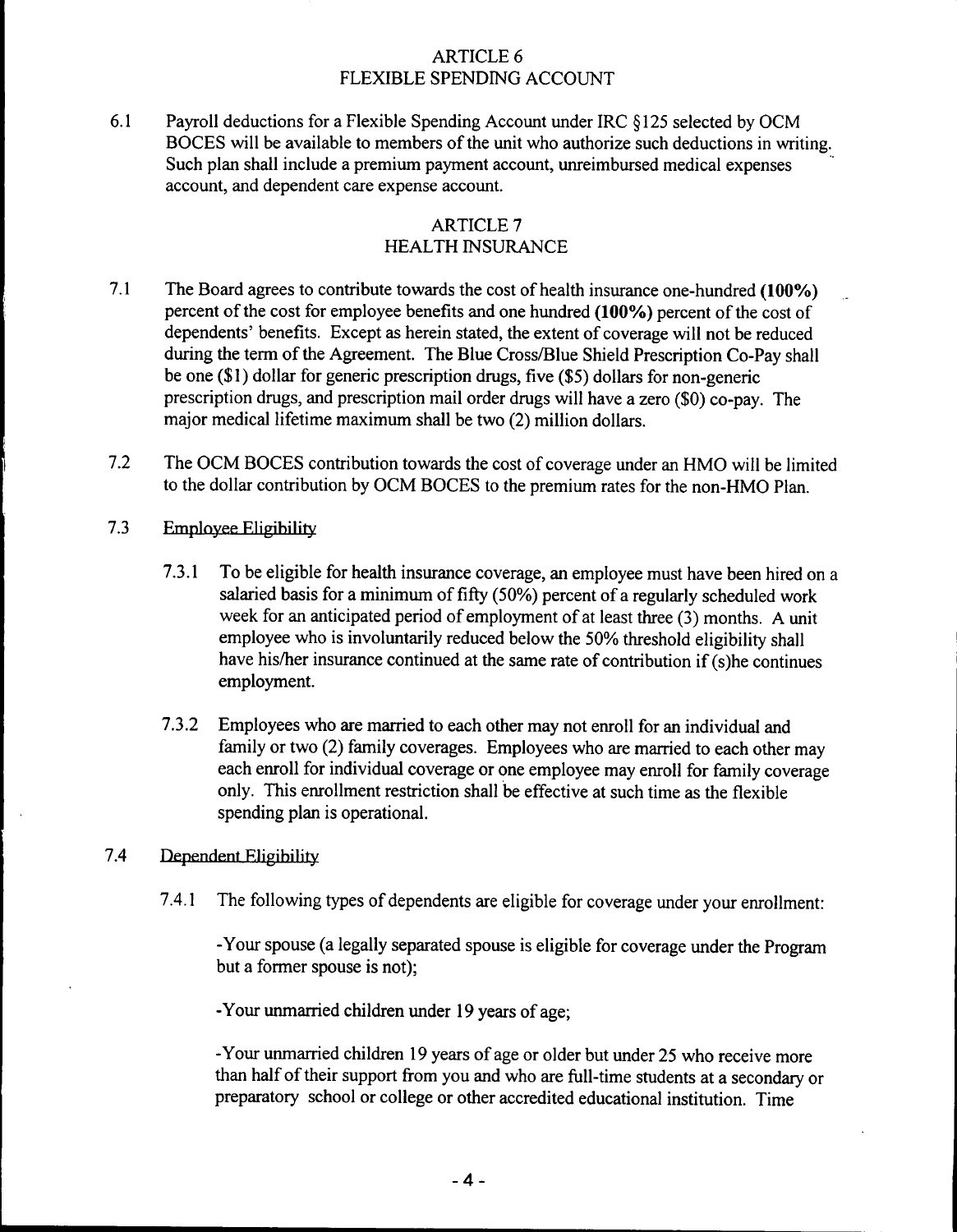spent in military service, not to exceed four (4) years, may be deducted from the dependent's age for the purpose of establishing for coverage.

A dependent child whose  $19<sup>th</sup>$  birthday occurs during the school vacation period will continue to be covered under the Program, provided the child is enrolled in a school and it is anticipated the child will resume full-time student status at the end of the vacation period. In the event a dependent student is disabled and is granted a medical leave by the school (s)he is attending, coverage will be continued for a maximum of twelve (12) calendar months following the month in which the child withdraws from school plus the time between the end of that period and the beginning of the next regular semester.

-Your unmarried child 19 years of age or older who is incapable of self-support by reason of mental or physical disability and who became so incapable before reaching age 19.

The eligibility of such a dependent should be established as early as possible.

This should be done at the time of your initial enrollment if the child is age 19 when you first enroll in the Program, eligibility for continued coverage should be established at the time of the child's  $19<sup>th</sup>$  birthday.

7.4.2 In this Program, the term "child" or "children" includes:

-An employee's own child or legally adopted child, regardless of the child's place of residence or the degree of support provided;

-Any stepchild of the employee who pennanently resides in the employee's home;

-Any other child supported by the employee or the spouse of the employee and pennanently residing in the employee's home, provided the support and residence began before the child reached age 19.

-Residence of a temporary nature, as in the case of an exchange student, does not qualify a dependent for coverage.

-If no blood relationship (e.g., grandchild) or legal relationship (e.g., legal guardian) exists, the dependent is not eligible unless the employee or the spouse of the employee provides at least 50% of the dependent's support. Where there is a blood relationship or legal relationship, pennanent residence and some degree of support (although not necessarily 50%) are sufficient to establish eligibility.

7.4.3 An employee's parents are not eligible for coverage even though they may qualify as dependents for income tax purposes.

## 7.5 Effective Dates of Coverage

If an employee applies within thirty-one (31) days of date of employment, coverage will begin on the first day of the month coinciding with, or following, the date of employment.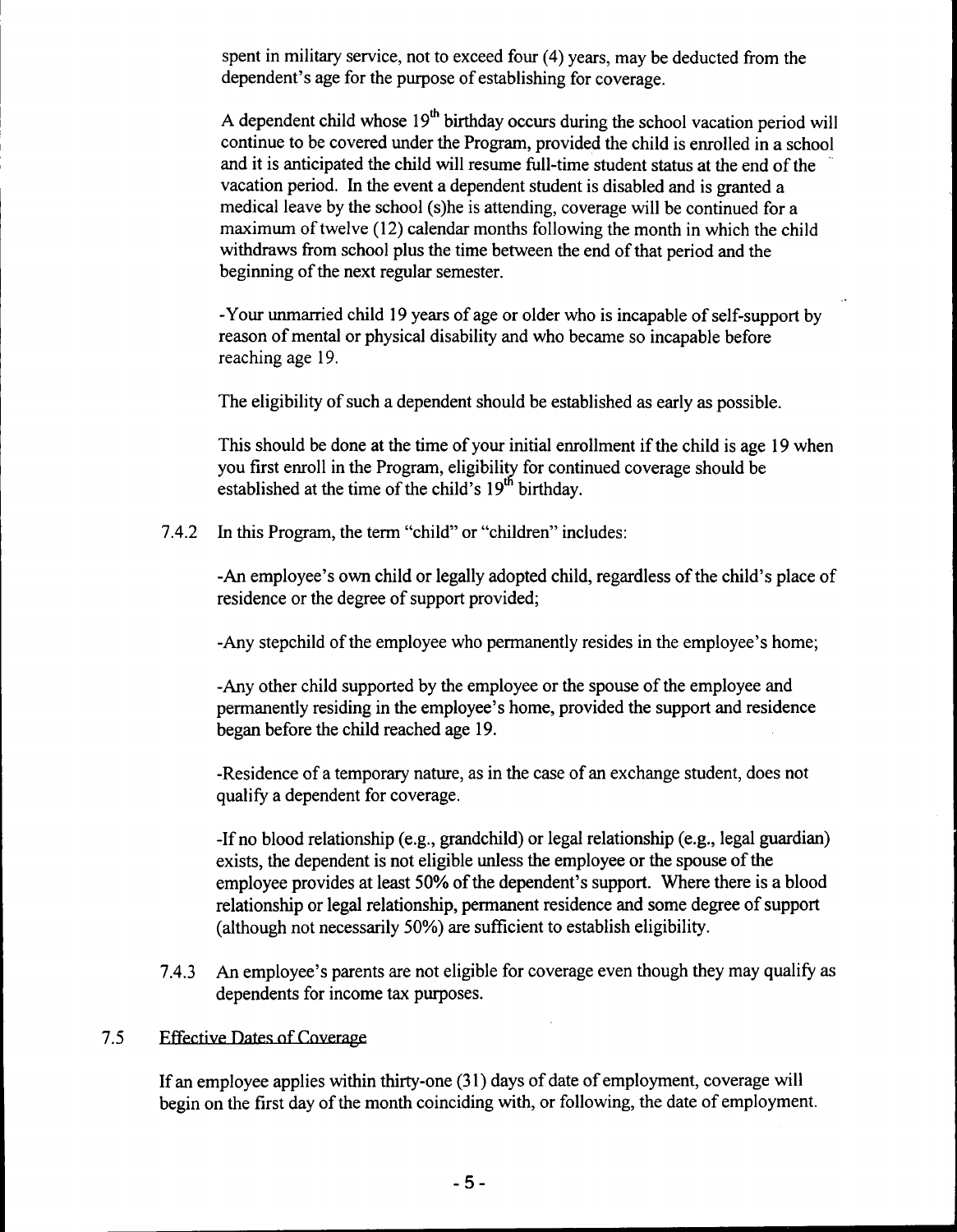If an employee does not apply within thirty-one (31) days after date of employment, coverage can begin no earlier than the first day of the third month following receipt of application.

## 7.6 Enrollment Changes

- 7.6.1 If an employee applies for Family coverage within thirty-one (31) days of the effective date of his/her Individual coverage or the date(s) he first acquires an eligible dependent, then family coverage will become effective on the first day of the month following his/her request for Family coverage. If an employee applies after this thirty-one (31) day period, coverage for his/her dependents will not begin until the first day of the third month following the request.
- 7.6.2 If an employee applies in advance, arrangements can be made to begin coverage on his/her date of marriage or the date (s)he acquires an eligible dependent child.
- 7.6.3 An employee may request a change from Family coverage to Individual coverage at any time if  $(s)$ he:

-No longer has dependents eligible for coverage.

-No longer wishes to provide coverage for his/her dependents even though (s)he is still eligible (In this case, if an employee re-enrolls for Family coverage at a later date, coverage for his/her dependents will be deferred until the first day of the third month following the month of reapplication).

#### 7.7 Leave Without Pay

Coverage may be continued while on an approved leave of absence without pay as long as the employee pays the total applicable premium cost at the group rate.

#### 7.8 Waiver of Premium for Disability

- 7.8.1 A waiver of premium for a period up to three (3) months in duration may be granted to an employee who is totally disabled while on authorized leave without pay.
- 7.8.2 In order to be eligible for such a waiver, the employee must meet all of the following conditions:

a. (S)he must be totally disabled as a result of sickness or injury and have been continuously so disabled for at least three (3) months.

b. The employee must be on authorized leave without pay.

c. (S)he must have kept coverage in effect during the period s(he) has been off the payroll.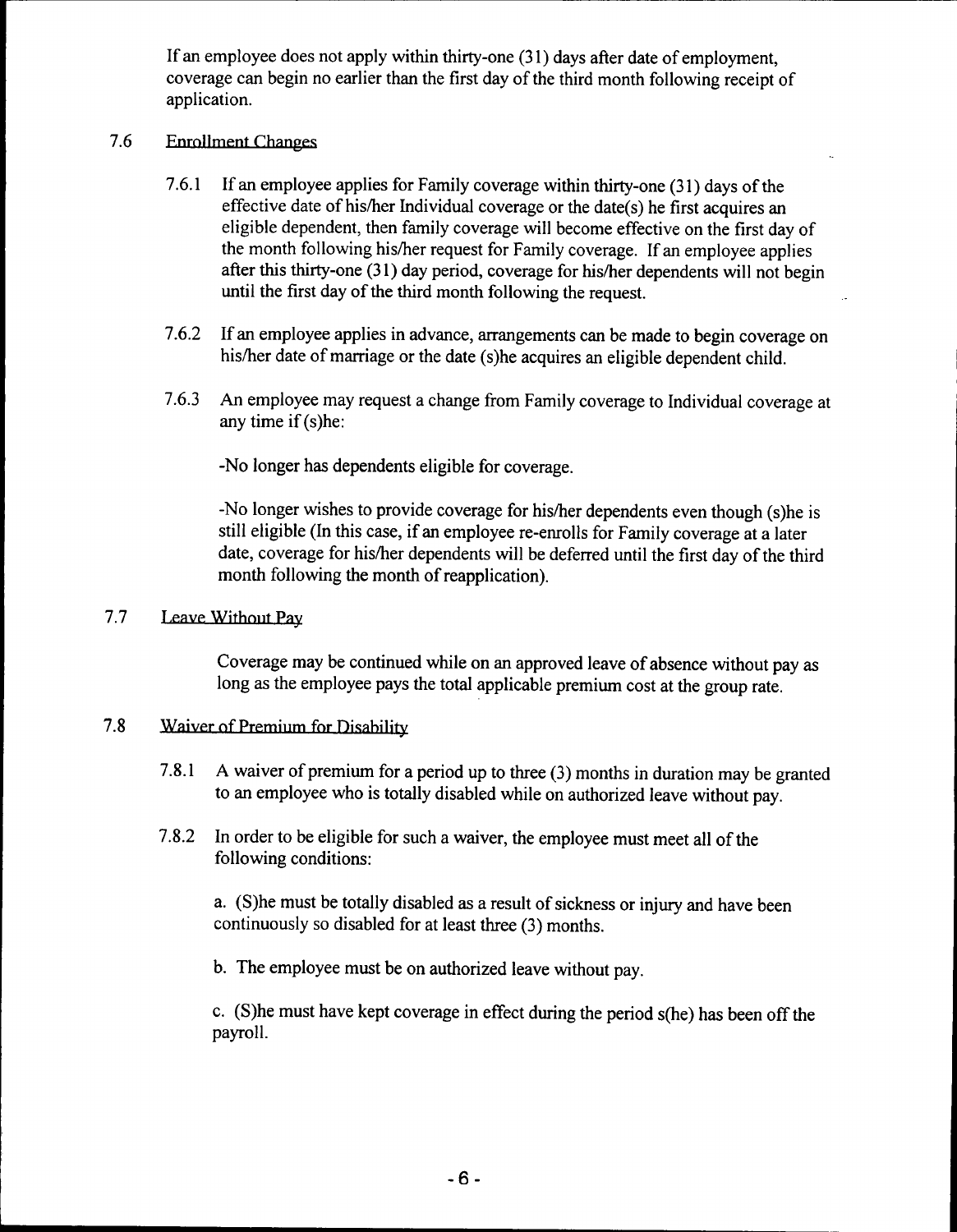## 7.9 Layoff and Preferred List

An employee whose services have been terminated due to the abolition of his/her job may continue coverage in accordance with the provisions of COBRA. During the first three (3)' months of continuance, the premium shall be shared in the same manner as for active employees. During the remaining period of continuance, the enrollee is required to pay the total applicable premium cost (individual or family).

## 7.10 Retirement – Service Retirement

An enrolled employee is eligible to continue coverage after retirement if (s)he has completed ten (10) years of service with OCM BOCES, and is either qualified for retirement as a member of a retirement system or is at least 55 years of age, and enrolled in the program at the time of retirement. OCM BOCES will pay one hundred (100%) percent of the premium for individual coverage and seventy-five (75%) percent of the premium for dependent coverage.

An employee who is eligible for OCM BOCES group health insurance coverage into retirement who does not elect such coverage at the time of retirement may, at a later date, enroll in the OCM BOCES group health insurance plan provided application for coverage is received within 30 days of having otherwise been continuously covered under the group plan.

## 7.11 Retirement - Disability Retirement

If you are granted an accidental disability retirement, you may continue your health insurance coverage regardless of your age or length of service. OCM BOCES will pay one hundred (100%) percent of the premium for individual coverage and seventy five (75%) percent of the premium for dependent coverage.

An employee granted an ordinary disability retirement may continue coverage regardless of age, if the employee has the number of years of OCM BOCES service required to continue coverage after retirement. OCM BOCES will pay one hundred (100%) percent of the premium for individual coverage and seventy-five (75%) percent of the premium for dependent coverage.

## 7.12 Vested Status

An employee who is eligible to vest his/her retirement and who has ten (10) years of OCM BOCES service and who is either age 50 or within five (5) years of retirement under either the New York State Teachers' Retirement System or the New York State Employees' Retirement System who terminates employment may continue in the group insurance provided full payment of the premium is made.

To continue coverage as a vestee, enrollee must pay the full cost of the coverage. When the enrollee is eligible to receive a retirement allowance, the enrollee will be required to pay only the enrollee's share of the cost. To be eligible to continue coverage as a retiree, the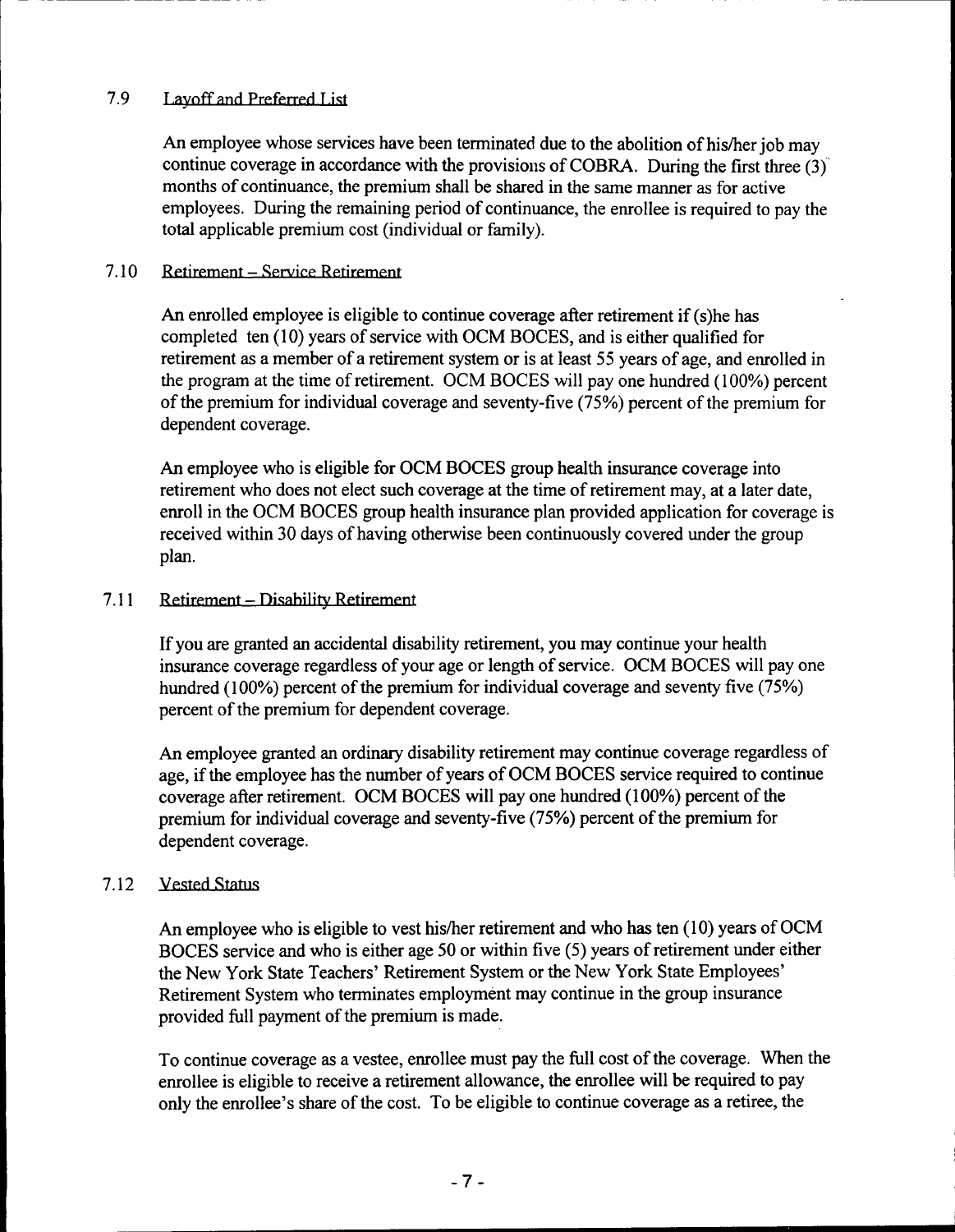enrollee must have been enrolled during the entire time (s)he was in vested status. Any interruption of coverage because of failure to remit payments for the full cost of coverage will disqualify the enrollee from continuation of coverage in retirement.

#### 7.13 Death of Enrollee – Survivor Coverage

Coverage will continue for three (3) months without cost to the presently enrolled and covered dependent(s). If the deceased employee had ten  $(10)$  years of OCM BOCES service, the surviving dependent(s) can continue in the group by paying the full premium. If the deceased employee had less than ten (10) years of OCM BOCES service and death was due to a work related accident, the surviving dependent(s) can continue in the group by paying the full premium.

#### 7.14 Termination of Coverage Upon Termination of Employment

When an employee ceases to be employed, coverage will end on this the last day of the month in which your employment ends.

#### 7.15 Medicare Reimbursement

The OCM BOCES will continue to reimburse the cost of Medicare Part B for those enrollees who were employed prior to April 1, 1983. Enrollees employed on or after April 1, 1983 will be responsible for the cost of Medicare Part B.

## ARTICLE 8 DENTAL INSURANCE

- 8.1 Bargaining unit employees may participate in the group dental insurance program. The OCM BOCES shall contribute up to two hundred twenty five (\$225) dollars for each participating member for individual coverage or up to two hundred seventy five (\$275) dollars for family coverage.
- 8.2 To be eligible for dental insurance coverage, an employee must have been hired on a salaried basis for a minimum of fifty (50%) percent of a regularly scheduled work week for an anticipated period of employment of at least three (3) months. A unit employee who is involuntarily reduced below the 50% threshold eligibility shall have his/her insurance continued as the same rate of contribution if s(he) continues employment.
	- 8.2.1 Initial Enrollment Effective Date of Coverage

The effective date of coverage for either individual or family coverage for a new employee will be established in one (1) of the following ways:

1. If the employee applies for coverage within thirty-one (31) days from the date of employment (Initial Open Enrollment Period), coverage will begin on the first day of the month coinciding with, or following, the date of employment.

2. If the employee fails to apply for coverage during the Initial Open Enrollment Period, the employee may thereafter apply for coverage during the Annual Open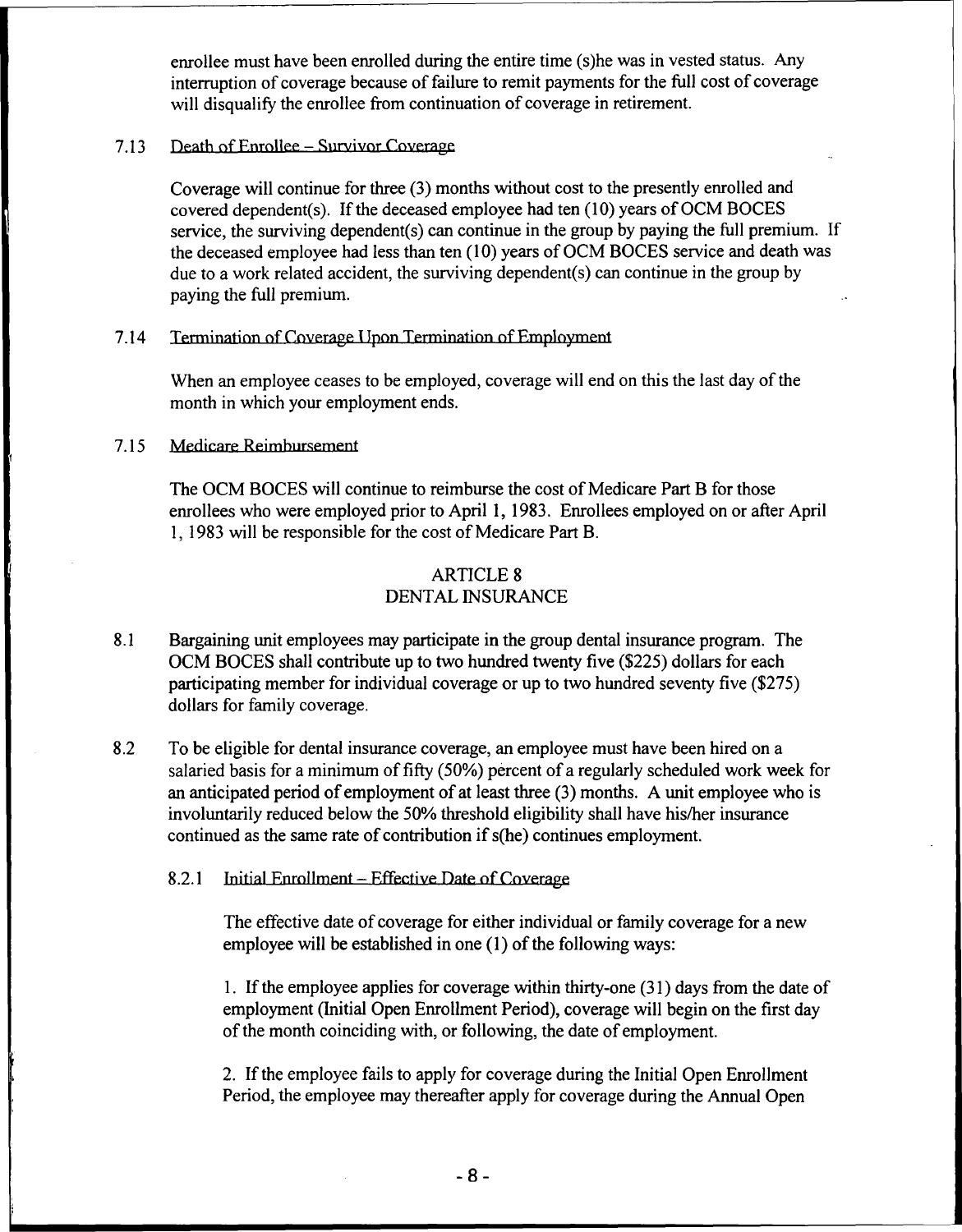Enrollment Period which is March of each year for coverage to be effective April I of that year.

## 8.2.2 Enrollment Changes - Effective Date of Coverage

If an employee, who is insured for Individual Coverage, applies for Family Coverage within thirty-one (31) days from first acquiring dependents, family coverage will begin on the first  $(1<sup>st</sup>)$  day of the month following the date of application for family coverage.

If an employee fails to apply for family coverage within thirty-one (31) days from first acquiring dependents, the employee may thereafter apply for coverage furing the Annual Open Enrollment Period.

An employee may request a change from Family Coverage to Individual Coverage at any time if the employee:

1. no longer has dependents eligible for coverage.

2. no longer wishes to provide coverage for dependents even though they are still eligible. In this case, the employee may only re-enroll for family coverage during the Annual Open Enrollment Period.

An employee may cancel dental insurance at any time to be effective at the end of the month in which the insurance is canceled. In this case, the employee may reenroll for dental insurance only during the Annual Open Enrollment Period.

### 8.2.3 Termination of Coverage Upon Termination of Employment

When an employee ceases to be employed, dental insurance coverage will end on the last day of the month in which employment ends.

## ARTICLE 9 MILEAGE REIMBURSEMENT

9.1 Use of personal vehicles for OCM BOCES business shall be reimbursed at the Internal Revenue Service guideline in cents per mile for the duration of this Agreement. Any change in the rate for mileage reimbursement shall become effective on July 1 following the announced change.

## ARTICLE 10 PERSONNEL FILES

- 10.1 OCM BOCES will maintain a personnel file for each unit member. This file will be located in OCM BOCES central offices and will be maintained in the following manner:
- 10.2 Each unit member will be evaluated at least one time per year by his or her supervisor.
- 10.3 Each unit member's personnel file will be available for his/her perusal by appointment. It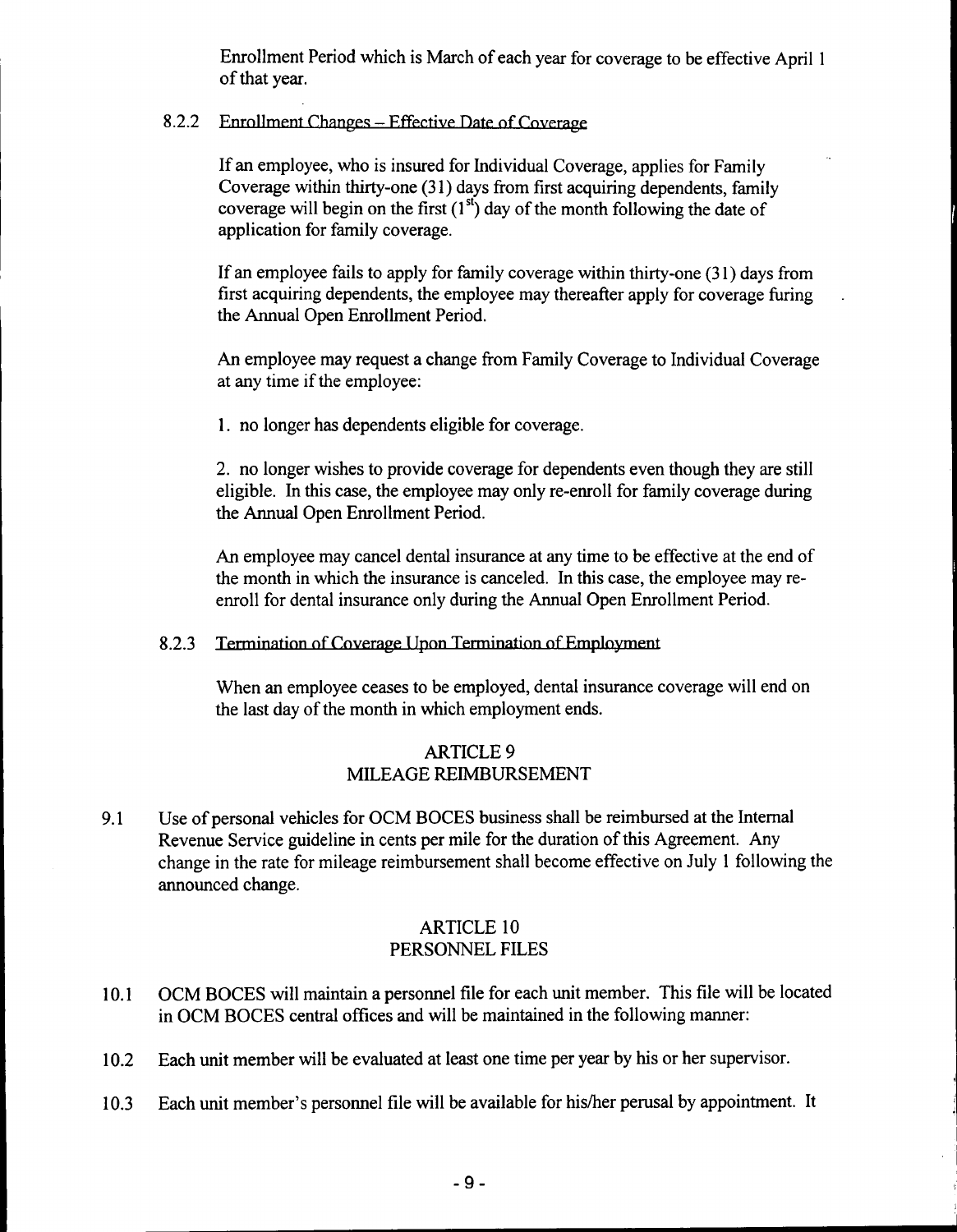will be the unit member's prerogative to have a representative present during the viewing of the file. The review shall be conducted in the presence of an appropriate OCM BOCES official or his/her designee.

- 10.4 Unit members shall have the right to copy the contents of their personnel file.
- 10.5 A unit member shall have the right to answer, in writing, any complaint or derogatory material in his/her file. The answer is due within ten (10) working days after the unit member first sees such complaint or derogatory material. The written response shall be reviewed by the District Superintendent or his/her designee and attached to the complaint within ten (10) working days.
- 10.6 All documents that are evaluative or disciplinary in nature, before being placed in the unit member's personnel file, will be copied to the unit member who will sign and date a receipt of verification.

## ARTICLE 11 SICK LEAVE

- 11.1 A maximum of twelve (12), thirteen (13), or fourteen (14 ) days absence from service normally provided shall be available annually without loss of remuneration to each ten (10), eleven (11) or twelve (12) month employee, respectively, provided such absences are due to personal illness or disability, or for employee medical/dental appointments. The daily gross rate of sick leave pay will be equal to the regular daily rate of pay earned during the school year in which such absences occur.
- 11.2 On the effective date of employment, an employee's personal sick leave credit for his/her first fiscal year of employment will be prorated from his/her effective date of employment through June 30. Credit will be based on the number of full months of anticipated active employment during first year. Thereafter, personal sick leave credit will be credited on July 1 of each succeeding fiscal year based on the number of full months of anticipated active employment in each year.
- 11.3 An employee who commences an unpaid leave of absence will have his/her personal sick leave credit prorated to reflect full months of active employment preceding the commencement of the unpaid leave of absence. Personal sick leave credit will also be prorated for employees who return trom an unpaid leave of absence based on the number of full months of employment remaining in the fiscal year in which the employee returns.
- 11.4 Salary authorization for payment in accordance with the provision of this section shall be paid to the unit member in the same manner and at the same time said employee would have received salary payment if actually engaged in the performance of assigned duties.
- 11.5 Unused personal sick leave shall be cumulative to a maximum of250 days. Upon reaching the maximum accumulation an employee may first draw on the new fiscal year's annual entitlement before drawing on the accumulated days. The annual entitlement above the maximum will not accrue from year to year.
- 11.6 A signed doctor's certificate may be required to verify sick leave of employees absent and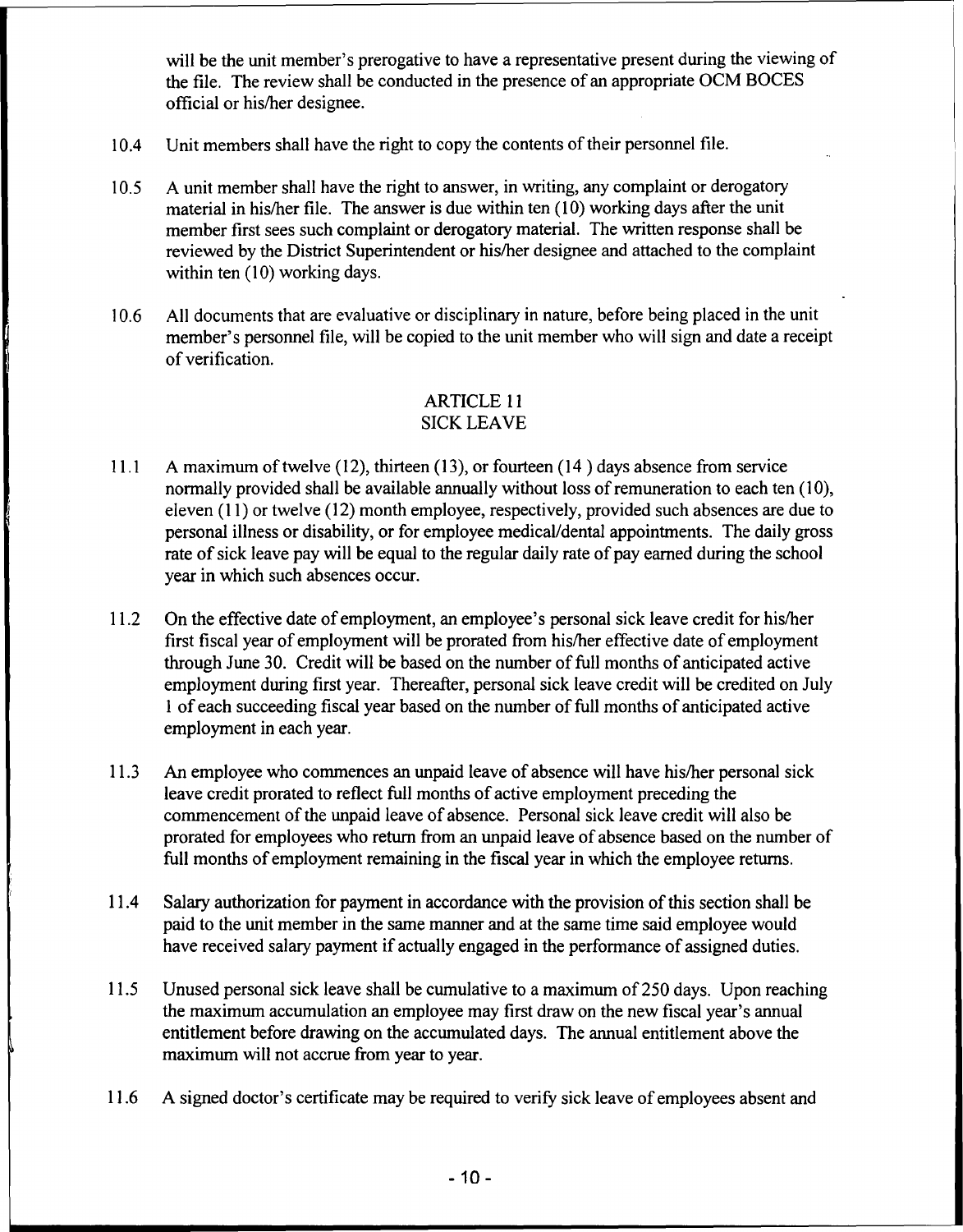fitness to return to work upon request of the District Superintendent or his/her designee.

- 11.7 It shall be the responsibility of the employee to promptly report all absences together with reasons therefore through their program supervisor. Any person entering service with this Board from another school district shall receive credit for one-half of the sick leave accumulated with 250 days serving as a limit for such credit. The sick leave credit shall be transferred only from the one school district, which employed the person immediately prior to his/her entering service with this Board.
- 11.8 In the event an employee exhausts his/her accumulated sick leave, additional sick leave days may be allowed upon the recommendation of the Superintendent and approved of the Board of Education.
- 11.9 Upon retirement, pursuant to eligibility provisions of the Retirement System, an employee enrolled in the NYSERS may convert all unused sick leave accumulation that is not utilized under Section 41-j of the Employees' Retirement System to a cash stipend at the rate of \$30 per day.
- 11.10 Upon retirement, pursuant to eligibility provisions of the Retirement System, an employee enrolled in the NYSTRS shall be granted a retirement award for each day of accumulated sick leave remaining to the credit of the employee on the last day of the employee's employment with OCM BOCES. In order to be eligible for the retirement award, the employee must have served for at least fifteen years in the OCM BOCES or its predecessor. The employee must give four (4) month's notice prior to his/her retirement. In the event of a disability retirement, the four (4) month notice period shall be waived. The retirement award shall be calculated according to the following rate:

| \$16 per day |
|--------------|
| \$20 per day |
| \$24 per day |
| \$28 per day |
|              |

11.11 Upon severance from OCM BOCES, except for other than disciplinary reasons or retirement, employees who have completed fifteen (15) years of service will receive fifteen (\$15) dollars per day for forty (40%) percent of their unused and accumulated sick leave days. Payment of the stipend will be made within forty-five (45) days of resignation. This provision is not applicable to employees entitled to the retirement provisions in numbers 11.9 and 11.10 above.

## ARTICLE 12 EXTENDED LEAVE

12.1 Extended leaves may be granted for reasons of health, study, professional internship, the assumption of family duties, child rearing, and other similar matters. All requests for extended leave will be submitted to the Superintendent in writing for review and recommendation. The Superintendent will present his/her recommendation to OCM BOCES for final consideration. The following stipulations shall govern all extended leaves:

12.1.1 The period of such leave shall not exceed one (1) year unless mutually agreeable.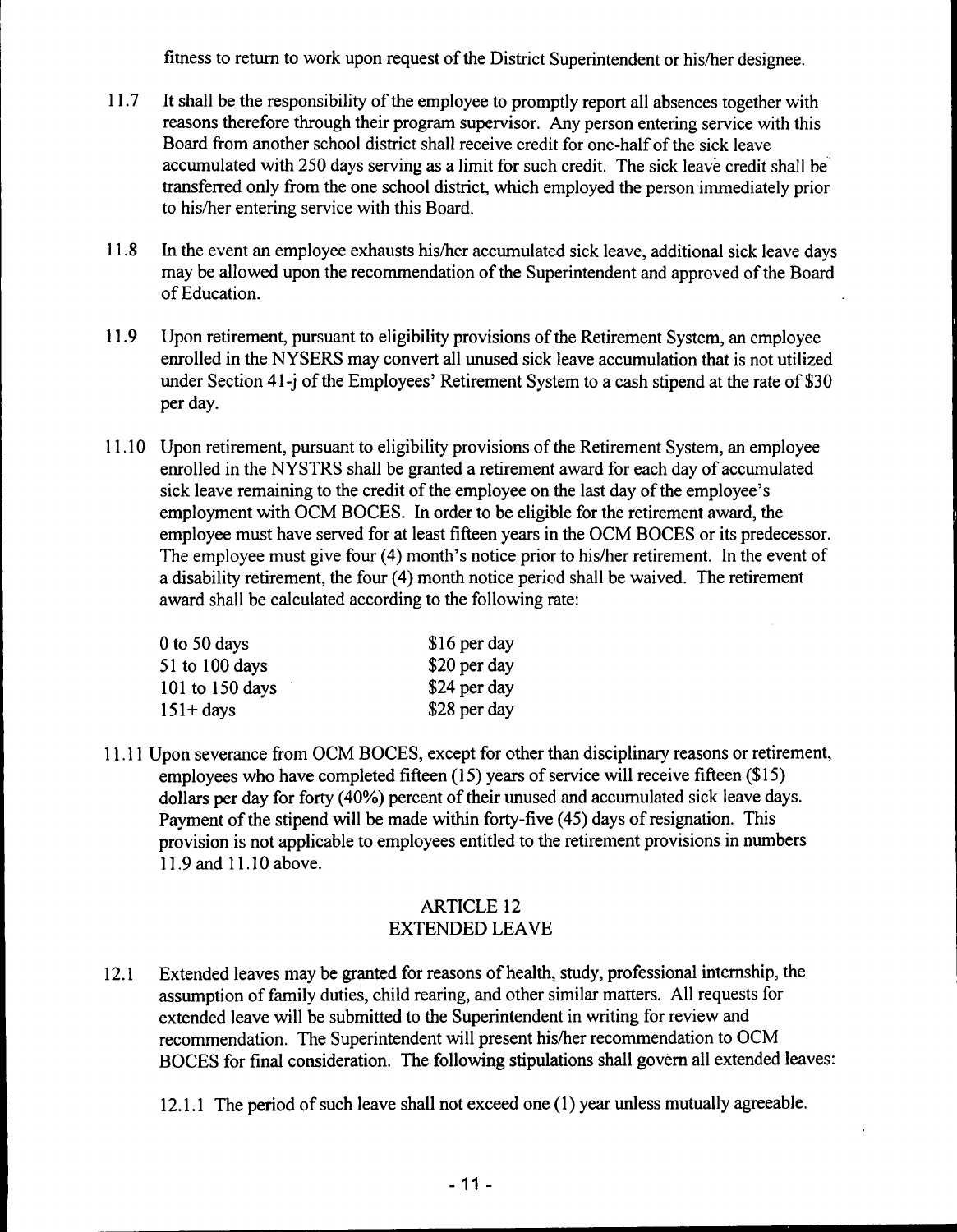- 12.1.2 Salary and fringe benefits will be discontinued during the period for which the leave may be granted.
- 12.1.3 The Superintendent must be notified in writing by the unit member ninety (90) days in advance of the expiration of leave regarding the unit member's intent to return to the OCM BOCES. The Superintendent may modify such notification in emergency situations.
- 12.1.4 While on leave, the unit member shall have the option to remain an active participant in the benefit programs of OCM BOCES, by contributing the full cost of the premiums.
- 12.1.5 The beginning and ending dates will be determined mutually by the unit member and the Superintendent or his/her designee.
- 12.2 An employee who is pregnant may continue active employment as late into pregnancy as she desires, provided she is capable of performing her duties. Following delivery the employee must have her physician indicate in writing that she is capable of returning to duty. Sick leave benefits may be used in the event the unit member is not able to perform her duties by reason of disability. OCM BOCES may attempt to verify the findings of the unit member's physician by hiring a physician of its choice and its expense.
- 12.3 A unit member, upon written request, may be granted a leave of absence for a period of up to two (2) years (one (I) year for classified civil service employees) for the birth or adoption of a child. Reasonable notice shall be given by the unit member.
- 12.4 Requests for child bearing/child rearing leave must be submitted in writing at least one month prior to the anticipated birth date of the child, or as soon as possible in cases of adoption.

## ARTICLE 13 PERSONAL LEA YES

- 13.1 At the beginning of the year, unit members shall be credited with three (3) personal leave days for the purpose of conducting personal business that cannot be scheduled outside of working hours. Any unused personal leave shall be added to unused sick leave.
- 13.2 Up to four  $(4)$  days of leave per occurrence, up to a maximum of ten  $(10)$  days per year, are provided for the death of an immediate family member.
- 13.3 Unit members unable to perform their duties due to quarantine shall present a certificate issued by an attending physician or local health officer establishing the necessity thereof. Unit members under quarantine shall be granted leave with pay and no charge shall be made against sick or other leave benefits. Prior to return to duty a medical certification may be required.
- 13.4 Family illness leave credits, not to exceed five (5) days per annum may be used for medical/dental appointments for the unit member's immediate family, or for verified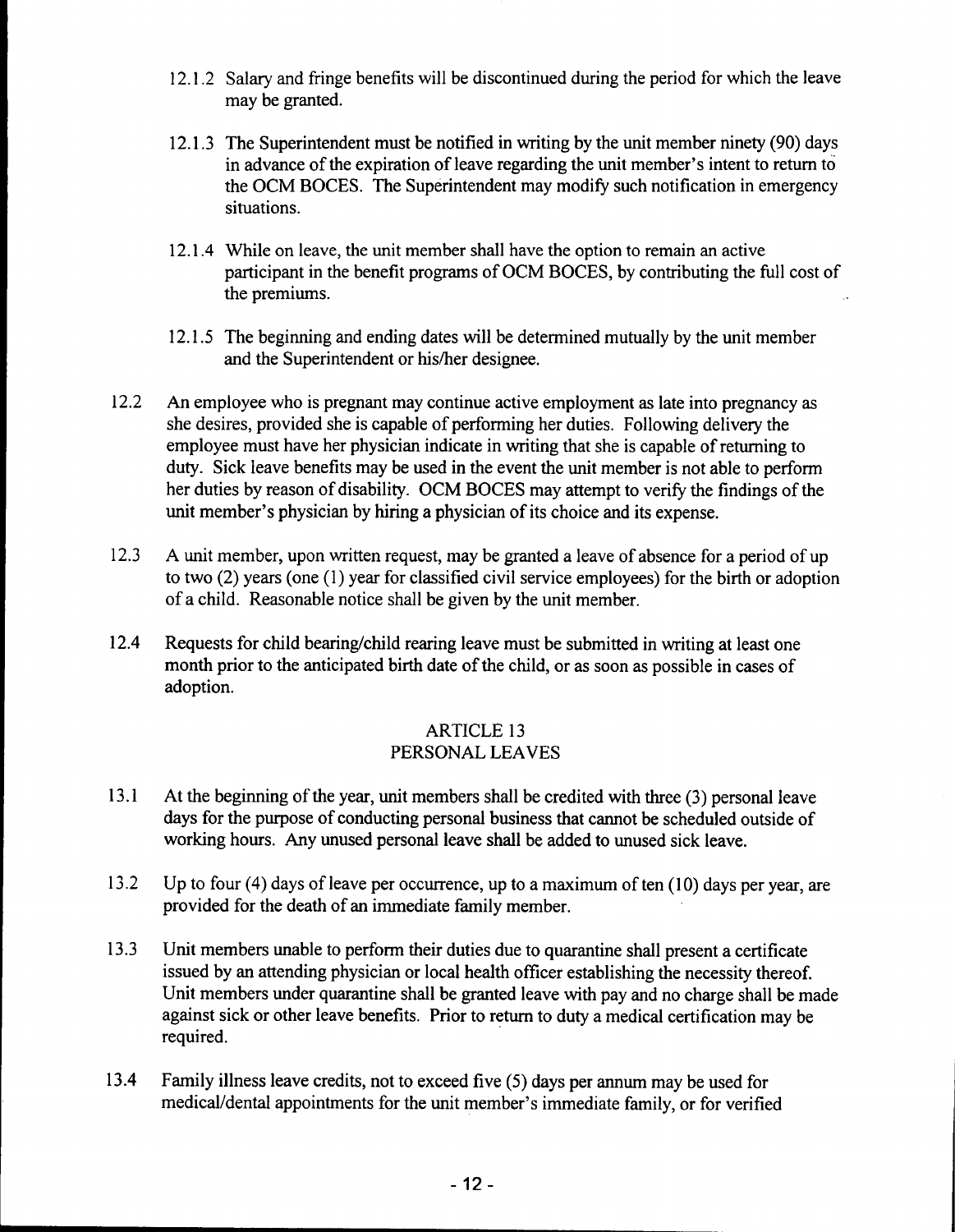serious illness in the unit member's immediate family requiring attendance and care by the unit member. If necessary, an additional five (5) days of sick leave may be used for family leave. Unused family leave days shall be added to unused sick leave accumulation.

13.5 Immediate family shall include spouse, child, stepchild, parent, parent-in-law, sibling, sibling-in-Iaw, grandparents, grandchildren, foster children or other relatives of the unit member's household.

### ARTICLE 14 VACATION

- 14.1 Twelve-month, full-time administrators with at least five years service at OCM BOCES will earn paid vacation at the rate of 5/3 days for each full month of employment (20 days per year).
- 14.2 Earned vacation is credited on July 1 of each succeeding fiscal year.
- 14.3 An employee whose initial effective date of employment is other than July I will begin earning vacation at the start of the next succeeding month. Total vacation time earned will be rounded to the nearest whole day.
- 14.4 Vacation time must be used within eighteen months following the year in which it is credited. No more than twenty days of vacation may be taken at one time.
- 14.5 Request for vacation must be filed with the immediate supervisor prior to the vacation date.
- 14.6 Upon termination, vacation time is not credited for a partial month worked immediately prior to termination. The last full month worked will be the last month for which vacation time is credited.
- 14.7 Employees resigning prior to providing six months of service will not be compensated for any vacation time.
- 14.8 Vacation pay is based on the employee's salary rate at the time of termination.

## ARTICLE 15 HOLIDAYS

15.1 In addition to the days of annual vacation entitlement, OCM BOCES will provide thirteen (13) paid holidays for the 12 month unit members working an office calendar. Unit members working an office calendar of less than 12 months will observe holidays falling within their work year.

A new hire will be eligible for the floating holiday (if included in the office holiday schedule) provided the employee's effective date of employment is on or before January 1 of the fiscal year in which employed.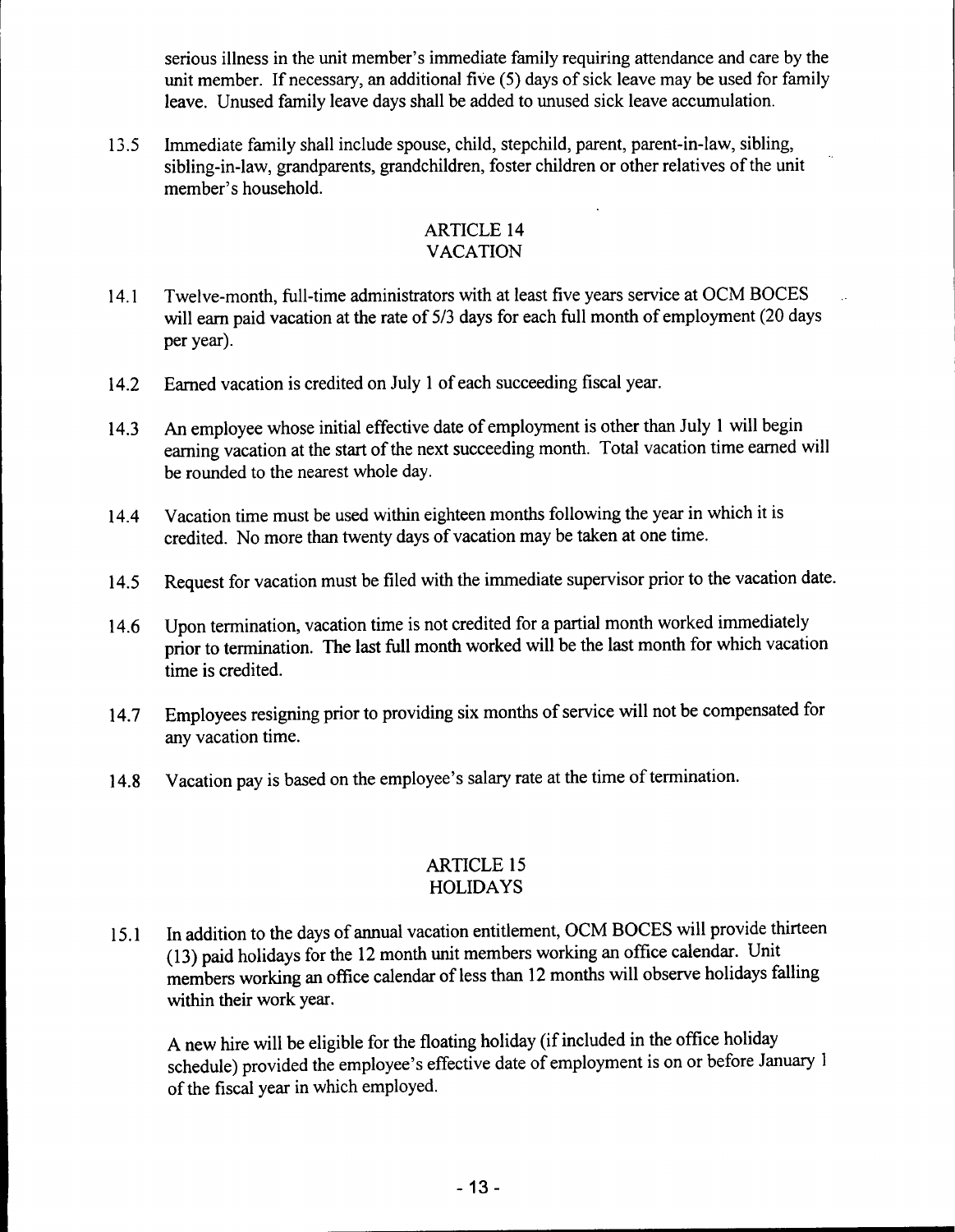15.2 To be eligible for holiday pay, an employee must have been on a paid status the full scheduled workday immediately preceding and following the holiday.

### ARTICLE 16 GRIEVANCE PROCEDURE

### 16.1 DECLARATION OF PURPOSE

16.1.1 It is the policy of the District and the Association that all grievances be resolved informally or at the earliest possible stage of this grievance procedure. However, both parties recognize that the procedure must be available without any fear of discrimination because of its use. Informal settlements at any stage shall bind the immediate parties to the settlement, but shall not be precedents in a later grievance.

### 16.2 DEFINITIONS

- 16.2.1 A grievance shall be described as an alleged violation, misinterpretation or misapplication of this Agreement.
- 16.2.2 An employee is any unit member in the unit covered by this Agreement.
- 16.2.3 An aggrieved party is the employee or a group of employees who submit a grievance. Each employee involved in a grievance as an aggrieved party must sign the grievance form provided by the OCM BOCES.

### 16.3 SUBMISSION OF GRIEVANCES

- 16.3.1 Before submission of a written grievance, the aggrieved party must attempt to resolve it informally, and in doing so shall give notice that a grievance is being raised.
- 16.3.2 Each grievance shall be submitted in writing on a form provided by the OCM BOCES and shall identify the aggrieved party, the provision(s) of this Agreement involved in the grievance, the time when and the place where the alleged events or conditions constituting the grievance existed and, if known, the identity of the person responsible for causing such events or conditions and a general statement of the grievance and redress sought by the aggrieved party.
- 16.3.3 A grievance shall be deemed waived unless it is submitted in writing within twenty (20) work days after the aggrieved party knew or should have known of the events or conditions on which the grievance is based.
- 16.3.4 An employee having a grievance shall submit it to the Superintendent.

### 16.4 GRIEVANCE PROCEDURE

### 16.4.1 SUPERINTENDENT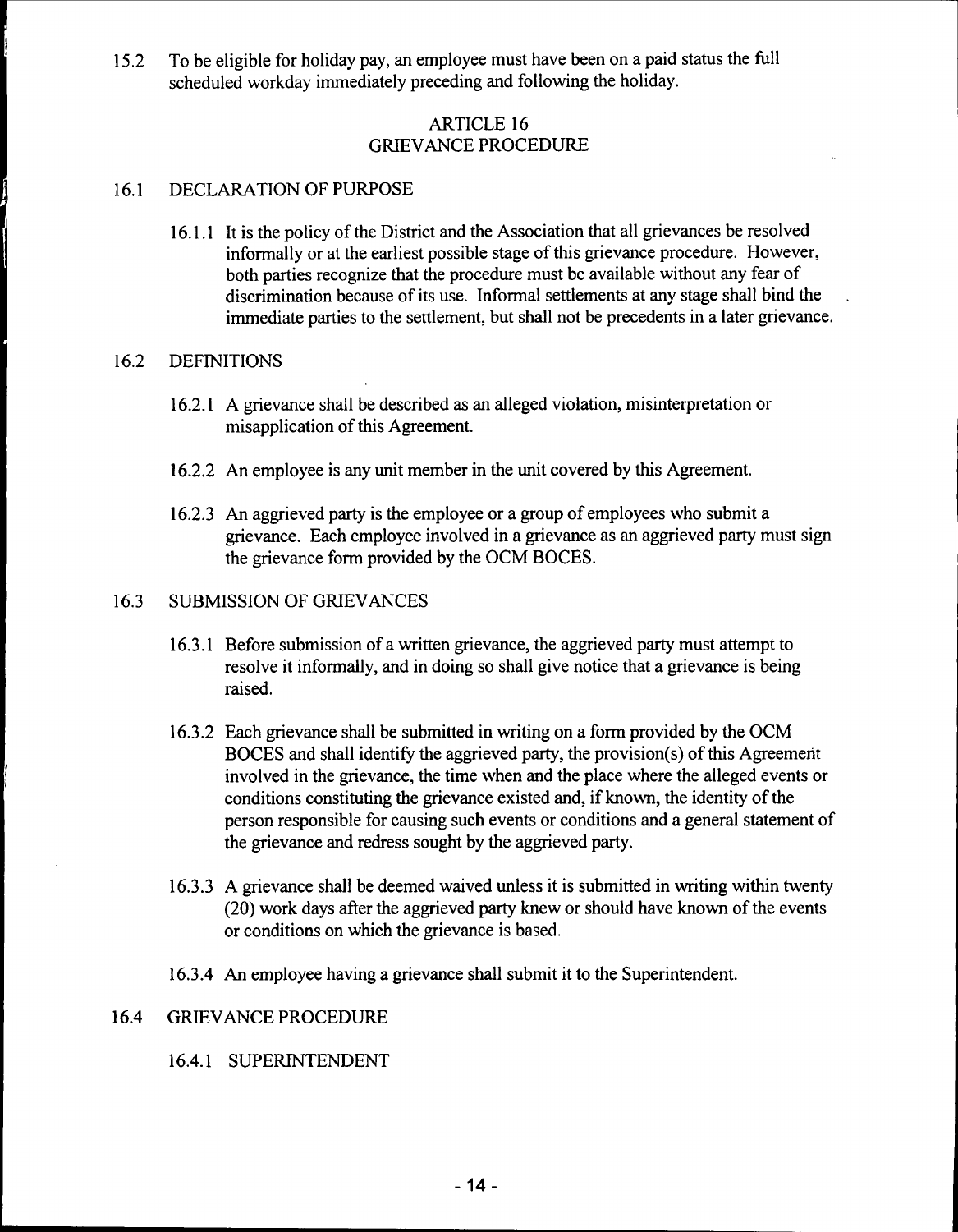16.4.1.1 The Superintendent or hislher designated representative shall, upon request, confer with the aggrieved party with respect to the grievance and shall deliver to the aggrieved party, a written statement of his/her position with respect to it no later than fourteen (14) work days after is it received by him/her.

## 16.5. ARBITRATION

- 16.5.1 In the event the Association is not satisfied with the response to a grievance, it may within fifteen (15) working days after receiving that statement, refer the grievance to arbitration by requesting that the American Arbitration Association propose the names of seven (7) arbitrators. A copy of such request shall be forwarded to the Superintendent.
- 16.5.2 Upon receipt of the name of the proposed arbitrators, a designee of the Superintendent and the Association shall strike names from the list until one ultimately is designated as the arbitrator.
- 16.5.3 The arbitrator's decision will be in writing and will set forth his/her findings, reasoning, and conclusions concerning the issues submitted. The arbitrator will be without power of authority to make any decision which require the commission of an act prohibited by law or which is violative of the terms of this Agreement. The arbitrator shall have no power to alter, add to, or detract from, the provisions of this Agreement.
- 16.5.4 The decision of the arbitrator shall be binding upon both parties.
- 16.5.5 The cost of the services of the arbitrator will be borne equally by the OCM BOCES and the unit.

### ARTICLE 17 SALARY

- 17.1 Each member of the bargaining unit returning for the 2001-2002 school year shall receive a salary increase of 4% of the prior year's salary.
- 17.2 Each member of the bargaining unit returning for the 2002-2003 school year shall receive a salary increase of 3.75% of the prior year's salary.
- 17.3 Each member of the bargaining unit returning for the 2003-2004 school year shall receive a salary increase of 3.5% of the prior year's salary.
- 17.4 Salary is defined as contract salary exclusive of stipends provided for under the other articles of this Agreement.

### ARTICLE 18 ADULT EDUCATION COURSES

18.1 Unit members will be allowed to take OCM BOCES adult education courses free of